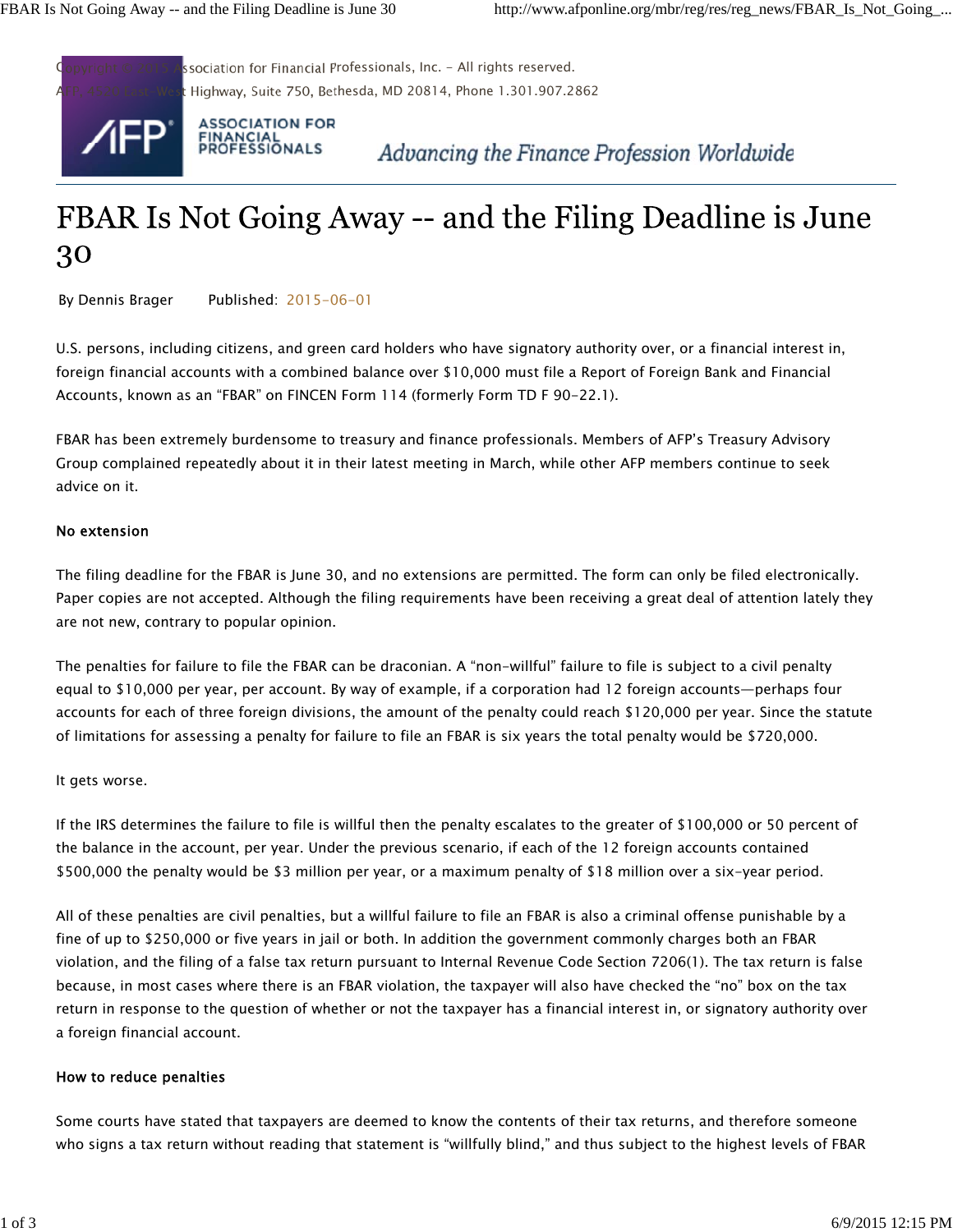penalties. Given this background, persons who discover belatedly that an FBAR has not been filed, or if filed was inaccurate, may wish to take advantage of one of several IRS programs that are available offering reduced penalties. These include the Offshore Voluntary Disclosure Program (OVDP), the "Streamlined Procedure," and the Delinquent FBAR Submission Procedures.

There is no penalty imposed under the Delinquent FBAR Submission Procedure, but qualifying requires that all income was properly reported on the U.S. tax returns, and all tax paid on the income from the foreign financial accounts reported on the delinquent FBARs. Also the taxpayer cannot have previously been contacted regarding an income tax examination or a request for delinquent returns for the years for which the delinquent FBARs are submitted. The Streamlined Procedure is for those taxpayers who have unreported income, but who can certify that the failure to file the FBARs was not willful. Under the Streamlined Procedure the IRS imposes a one-time penalty of 5 percent of the highest balance in the foreign accounts over the previous six years (based upon end of year balances). It requires the filing of three years of amended returns, and is only available to individuals, and their estates—not entities.

The OVDP is for those who don't qualify under the other programs. It requires the payment of a penalty of 27.5 percent of the highest balance in the foreign financial accounts at any time during the prior eight years. In addition, the taxpayer must file eight years of amended income tax returns, and pay the tax, interest, and a 20 percent accuracy penalty on the additional tax due. While this is a harsh result the alternative is to hope that the IRS doesn't notice the missing FBARs, and deal with the consequences if it does.

An expanded version of this article is available at www.AFPonline.org/exchange. Dennis Brager is founder of Brager Tax Law Group, A PC.

> Copyright © 2015 Association for Financial Professionals, Inc. All rights reserved.

# **YOU MAY ALSO BE INTERESTED IN...**

# FBAR Signature Authority: Who Has It, and Why?

Recently on AFP's discussion board corporate treasury and finance professionals discussed Foreign Bank Account Reporting signature authority.

# Which Regulations Will Impact Your Treasury Function?

In recent years, treasury has been facing a virtual onslaught of new federal regulations affecting everything from liquidity to risk to bank account and relationship management. Among these regulations are FBAR, FATCA, and rules governing swaps under Dodd-Frank.

# Prioritize: How Treasurers Should Respond to Regulatory Risk

One of the biggest challenges for treasurers is identifying the best way to respond to the many proposed and new regulations around the world. Whereas best practice might dictate a proactive response to each new regulation, practicalities dictate otherwise.

### The Art of the Deal in China: Challenges for Treasurers

China's tax system is still at the development stage, and there are a lot of gray areas and inconsistencies in the tax regulations. So what can treasury and finance professionals do -- especially if they must manage their firm's China treasury and finance operations from afar?

# NY Financial Regulator to Propose Cybersecurity Regulations

The New York Department of Financial Services, arguably the most influential state financial regulator in the nation, intends to propose cybersecurity regulations for banks and insurance companies before the end of the year, and the implications for corporate treasury and finance likely are profound.